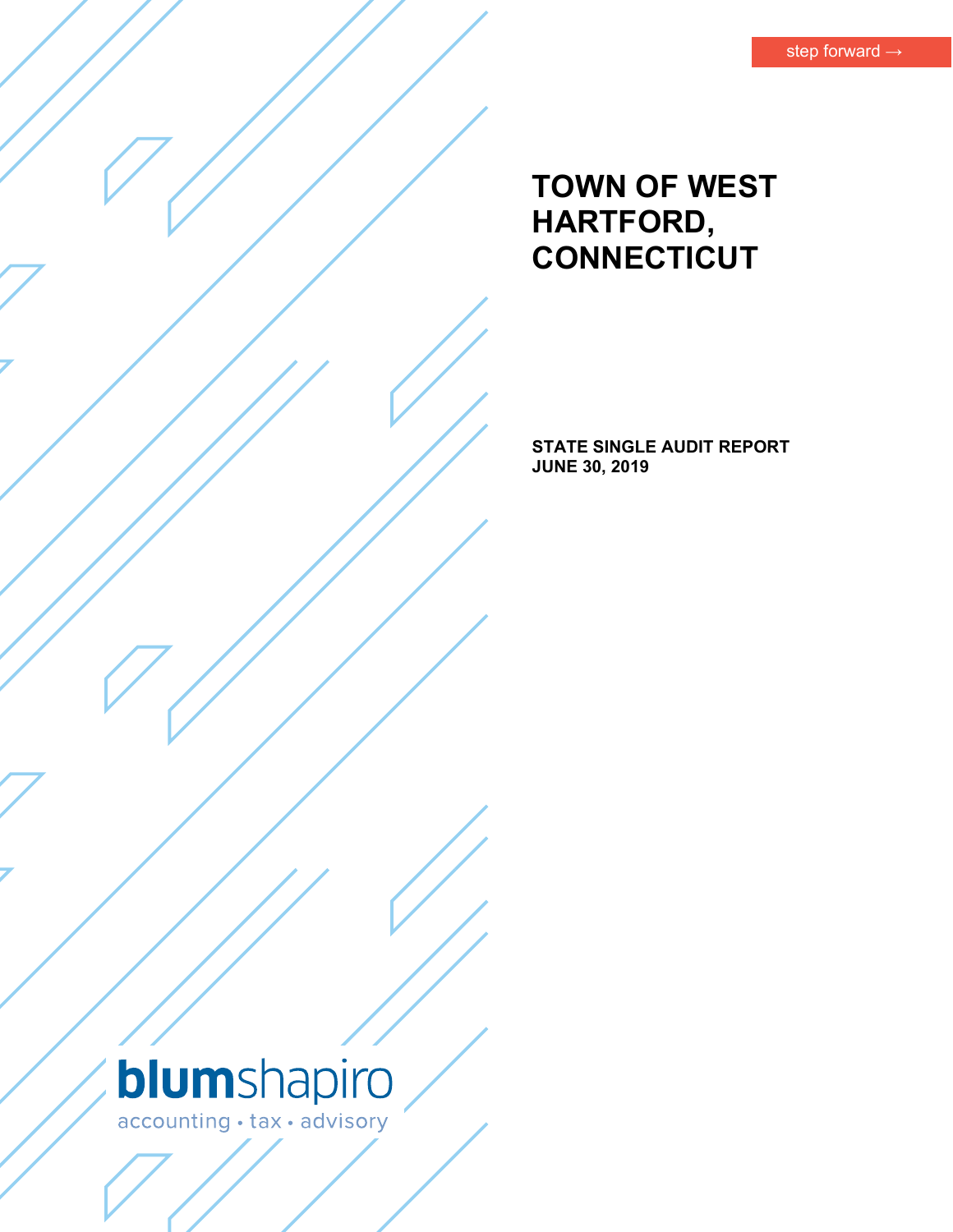#### **TOWN OF WEST HARTFORD, CONNECTICUT STATE SINGLE AUDIT REPORT JUNE 30, 2019 TABLE OF CONTENTS**

| Independent Auditors' Report on Compliance for Each Major State Program; Report on<br>Internal Control over Compliance; and Report on the Schedule of Expenditures of<br>State Financial Assistance Required by the State Single Audit Act | $1 - 3$        |
|--------------------------------------------------------------------------------------------------------------------------------------------------------------------------------------------------------------------------------------------|----------------|
|                                                                                                                                                                                                                                            |                |
| Schedule of Expenditures of State Financial Assistance                                                                                                                                                                                     | 4-6            |
| Notes to Schedule of Expenditures of State Financial Assistance                                                                                                                                                                            | $\overline{7}$ |
| Independent Auditors' Report on Internal Control over Financial Reporting and on<br>Compliance and Other Matters Based on an Audit of Financial Statements Performed<br>in Accordance with Government Auditing Standards                   | 8-9            |
| Schedule of Findings and Questioned Costs                                                                                                                                                                                                  | 10             |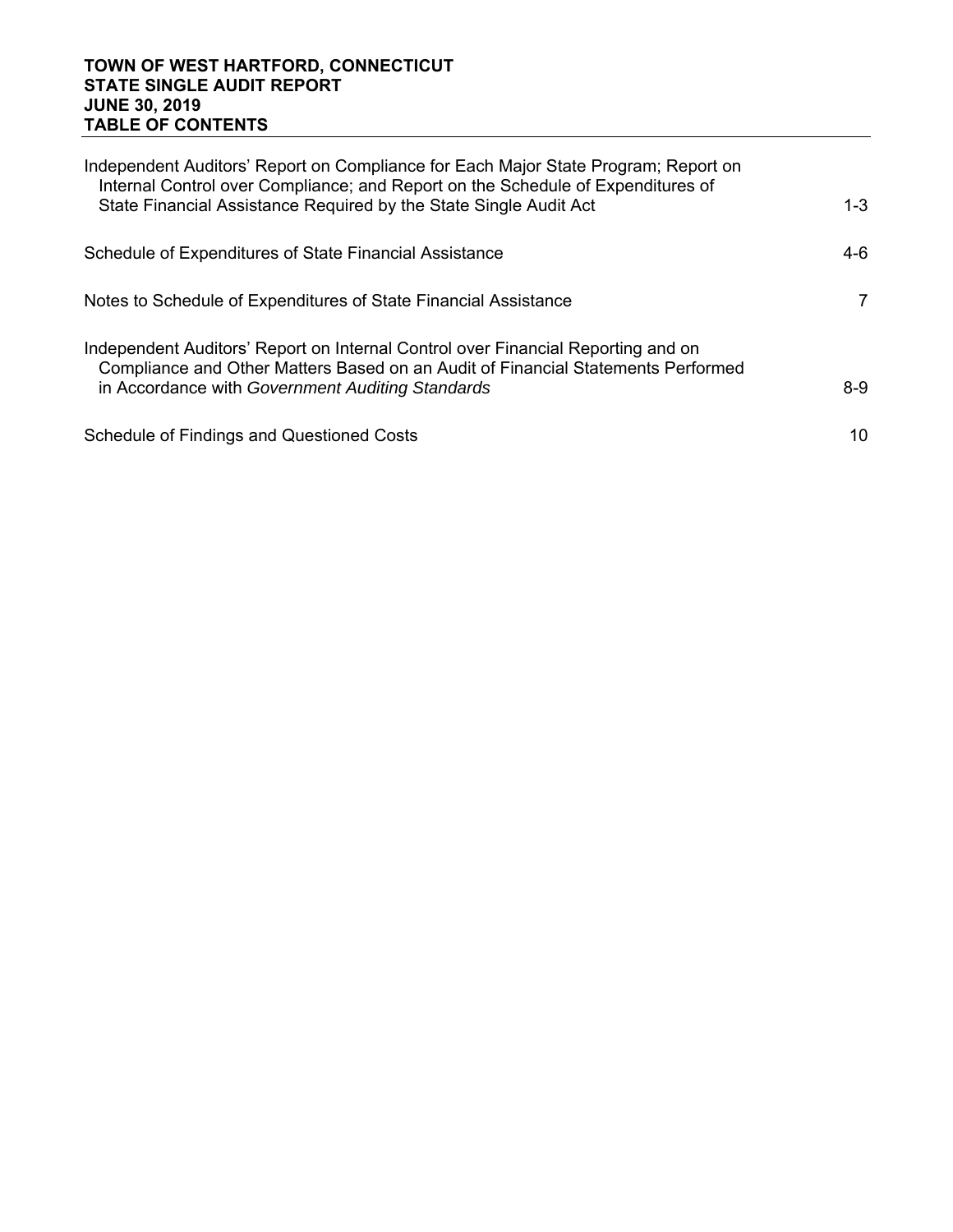

29 South Main Street P.O. Box 272000 West Hartford, CT 06127-2000 Tel 860.561.4000

blumshapiro.com

**Independent Auditors' Report on Compliance for Each Major State Program; Report on Internal Control Over Compliance; and Report on the Schedule of Expenditures of State Financial Assistance Required by the State Single Audit Act** 

To the Members of the Town Council Town of West Hartford, Connecticut

## **Report on Compliance for Each Major State Program**

We have audited the Town of West Hartford, Connecticut's compliance with the types of compliance requirements described in the Office of Policy and Management's *Compliance Supplement* that could have a direct and material effect on each of the Town of West Hartford, Connecticut's major state programs for the year ended June 30, 2019. The Town of West Hartford, Connecticut's major state programs are identified in the summary of auditors' results section of the accompanying schedule of findings and questioned costs.

#### *Management's Responsibility*

Management is responsible for compliance with the requirements of laws, regulations, contracts and grants applicable to its state programs.

#### *Auditors' Responsibility*

Our responsibility is to express an opinion on compliance for each of the Town of West Hartford, Connecticut's major state programs based on our audit of the types of compliance requirements referred to above. We conducted our audit of compliance in accordance with auditing standards generally accepted in the United States of America; the standards applicable to financial audits contained in *Government Auditing Standards*, issued by the Comptroller General of the United States; and the State Single Audit Act (C.G.S. Sections 4-230 to 4-236). Those standards and the State Single Audit Act require that we plan and perform the audit to obtain reasonable assurance about whether noncompliance with the types of compliance requirements referred to above that could have a direct and material effect on a major state program occurred. An audit includes examining, on a test basis, evidence about the Town of West Hartford, Connecticut's compliance with those requirements and performing such other procedures as we considered necessary in the circumstances.

We believe that our audit provides a reasonable basis for our opinion on compliance for each major state program. However, our audit does not provide a legal determination of the Town of West Hartford, Connecticut's compliance.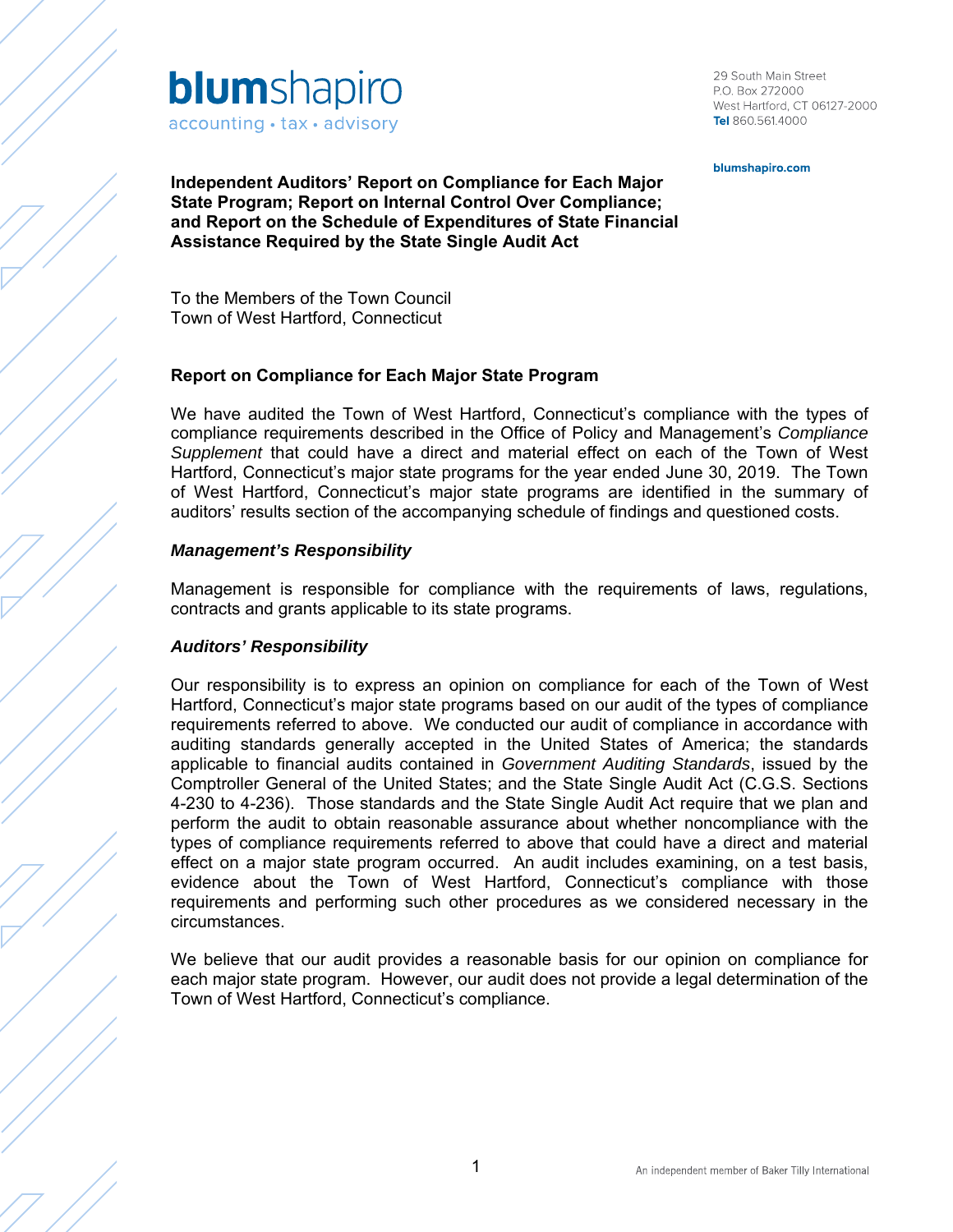## *Opinion on Each Major State Program*

In our opinion, the Town of West Hartford, Connecticut, complied, in all material respects, with the types of compliance requirements referred to above that could have a direct and material effect on each of its major state programs for the year ended June 30, 2019.

#### **Report on Internal Control over Compliance**

Management of the Town of West Hartford, Connecticut, is responsible for establishing and maintaining effective internal control over compliance with the types of compliance requirements referred to above. In planning and performing our audit of compliance, we considered the Town of West Hartford, Connecticut's internal control over compliance with the types of requirements that could have a direct and material effect on each major state program to determine the auditing procedures that are appropriate in the circumstances for the purpose of expressing an opinion on compliance for each major state program and to test and report on internal control over compliance in accordance with the State Single Audit Act, but not for the purpose of expressing an opinion on the effectiveness of internal control over compliance. Accordingly, we do not express an opinion on the effectiveness of the Town of West Hartford, Connecticut's internal control over compliance.

A deficiency in internal control over compliance exists when the design or operation of a control over compliance does not allow management or employees, in the normal course of performing their assigned functions, to prevent, or detect and correct, noncompliance with a type of compliance requirement of a state program on a timely basis. A material weakness in internal control over compliance is a deficiency, or a combination of deficiencies, in internal control over compliance such that there is a reasonable possibility that material noncompliance with a type of compliance requirement of a state program will not be prevented, or detected and corrected on a timely basis. A significant deficiency in internal control over compliance is a deficiency, or a combination of deficiencies, in internal control over compliance with a type of compliance requirement of a state program that is less severe than a material weakness in internal control over compliance yet important enough to merit attention by those charged with governance.

Our consideration of internal control over compliance was for the limited purpose described in the first paragraph of this section and was not designed to identify all deficiencies in internal control over compliance that might be material weaknesses or significant deficiencies. We did not identify any deficiencies in internal control over compliance that we consider to be material weaknesses. However, material weaknesses may exist that have not been identified.

The purpose of this report on internal control over compliance is solely to describe the scope of our testing of internal control over compliance and the results of that testing based on the requirements of the State Single Audit Act. Accordingly, this report is not suitable for any other purpose.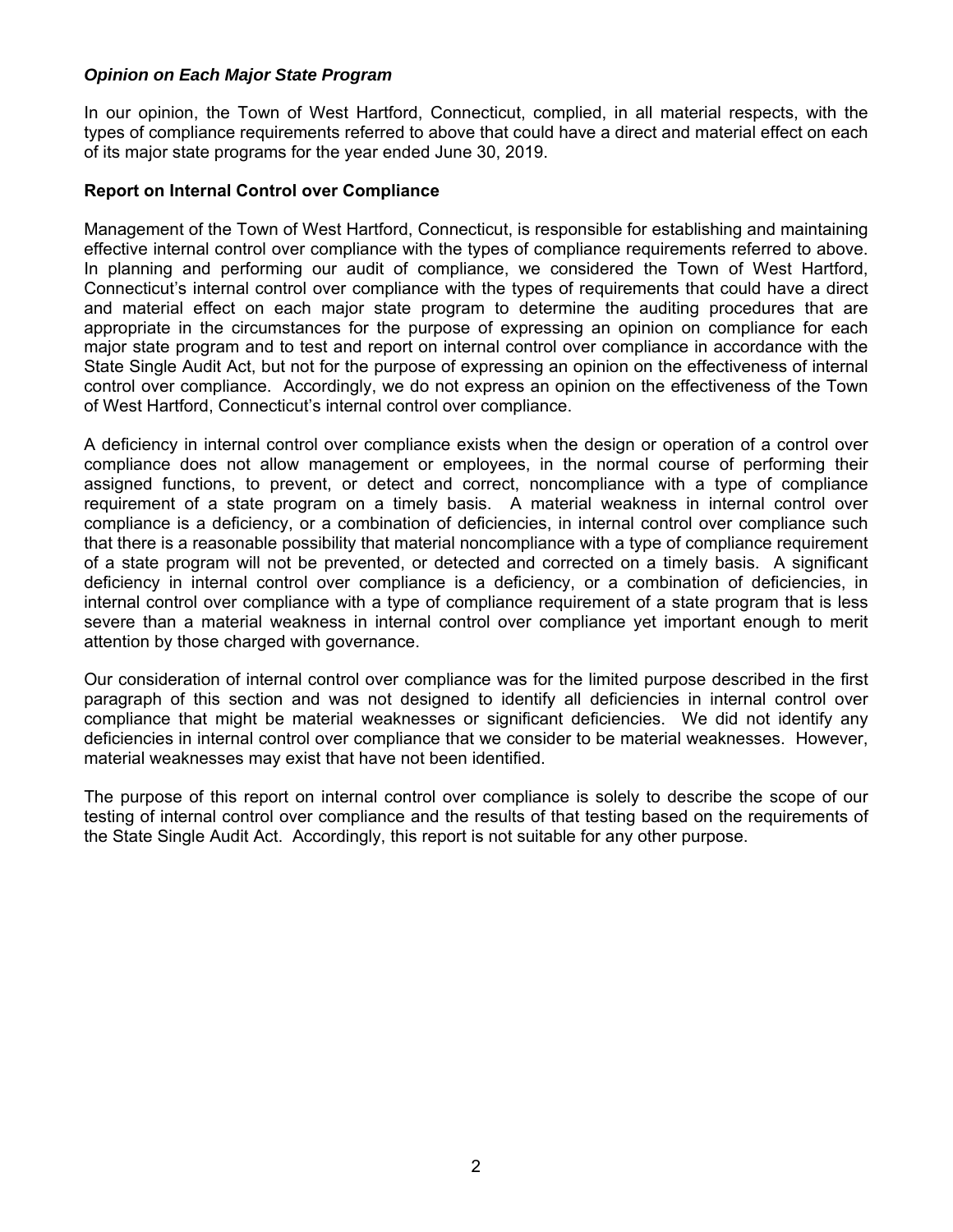#### **Report on Schedule of Expenditures of State Financial Assistance Required by the State Single Audit Act**

We have audited the financial statements of the governmental activities, the business-type activities, the discretely presented component unit, each major fund and the aggregate remaining fund information of the Town of West Hartford, Connecticut, as of and for the year ended June 30, 2019, and the related notes to the financial statements, which collectively comprise the Town of West Hartford, Connecticut's basic financial statements. We issued our report thereon dated December 20, 2019, which contained unmodified opinions on those financial statements. Our audit was conducted for the purpose of forming opinions on the financial statements that collectively comprise the basic financial statements. The accompanying schedule of expenditures of state financial assistance is presented for purposes of additional analysis as required by the State Single Audit Act and is not a required part of the basic financial statements. Such information is the responsibility of management and was derived from and relates directly to the underlying accounting and other records used to prepare the basic financial statements. The information has been subjected to the auditing procedures applied in the audit of the financial statements and certain additional procedures, including comparing and reconciling such information directly to the underlying accounting and other records used to prepare the basic financial statements or to the basic financial statements themselves, and other additional procedures in accordance with auditing standards generally accepted in the United States of America. In our opinion, the schedule of expenditures of state financial assistance is fairly stated in all material respects in relation to the basic financial statements as a whole.

Blum, Shapino & Company, P.C.

West Hartford, Connecticut December 20, 2019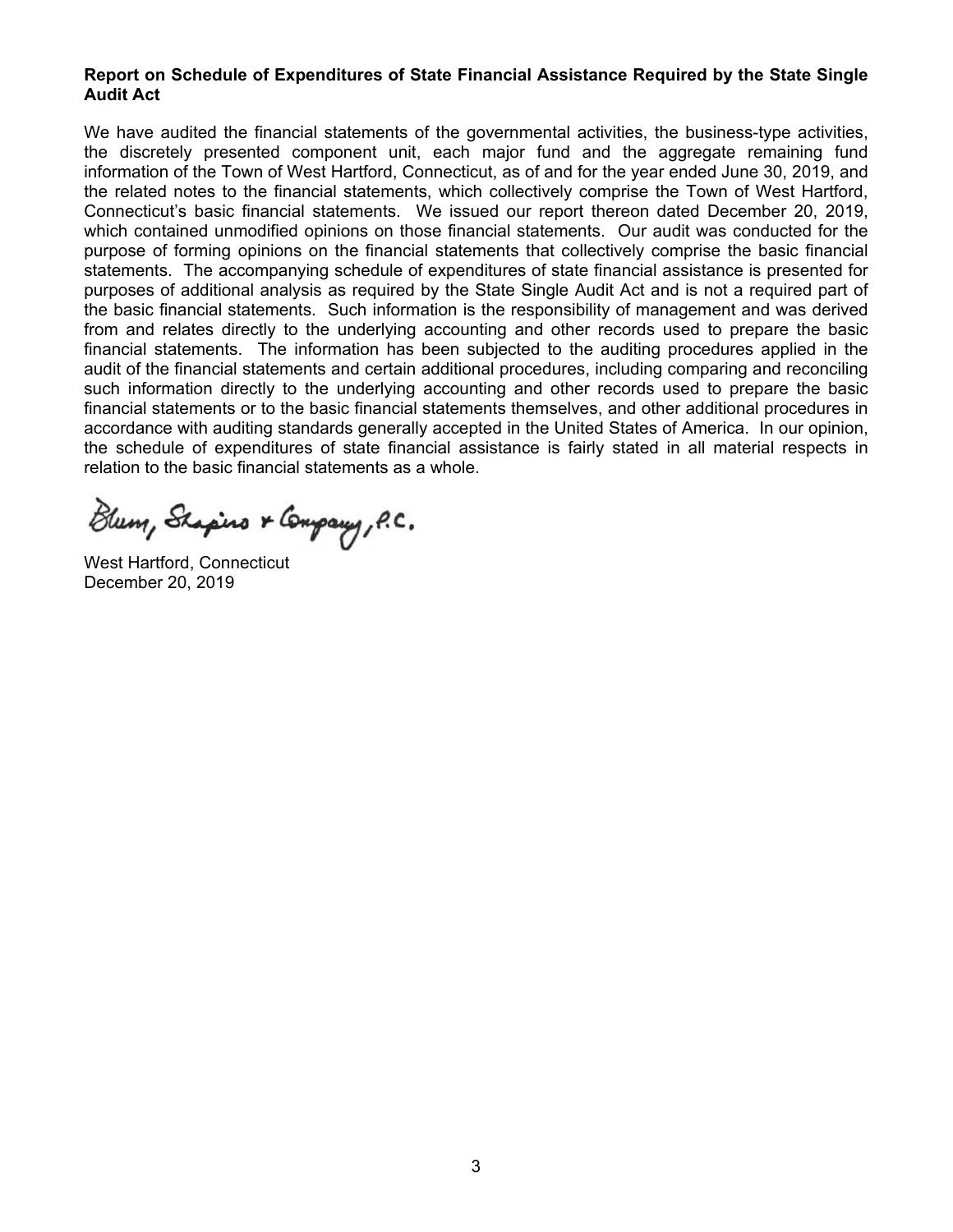#### **TOWN OF WEST HARTFORD, CONNECTICUT SCHEDULE OF EXPENDITURES OF STATE FINANCIAL ASSISTANCE FOR THE YEAR ENDED JUNE 30, 2019**

| State Grantor/Pass-Through Grantor/<br><b>Program Title</b>      | <b>State Grant Program</b><br><b>Core-CT Number</b> |                          | <b>Expenditures</b> |
|------------------------------------------------------------------|-----------------------------------------------------|--------------------------|---------------------|
| <b>Department of Education</b>                                   |                                                     |                          |                     |
| <b>Sheff Settlement</b>                                          | 11000-SDE64370-12457                                | \$                       | 190,585             |
| Youth Service Bureau Enhancement                                 | 11000-SDE64370-16201                                |                          | 6,949               |
| <b>Child Nutrition State Matching Grant</b>                      | 11000-SDE64370-16211                                |                          | 33,190              |
| <b>Healthy Foods Initiative</b>                                  | 11000-SDE64370-16212                                |                          | 63,238              |
| <b>Adult Education</b>                                           | 11000-SDE64370-17030                                |                          | 55,649              |
| <b>Health Services</b>                                           | 11000-SDE64370-17034                                |                          | 637,347             |
| <b>Bilingual Education</b>                                       | 11000-SDE64370-17042                                |                          | 1,727               |
| School Breakfast Program                                         | 11000-SDE64370-17046                                |                          | 37,672              |
| Youth Service Bureau                                             | 11000-SDE64370-17052                                |                          | 30,562              |
| Open Choice Program                                              | 11000-SDE64370-17053                                |                          | 886,895             |
| <b>Total Department of Education</b>                             |                                                     |                          | 1,943,814           |
| <b>Connecticut State Library</b>                                 |                                                     |                          |                     |
| <b>Connecticard Payments</b>                                     | 11000-CSL66051-17010                                |                          | 20,587              |
| <b>Historic Documents Preservation Grants</b>                    | 12060-CSL66094-35150                                |                          | 6,500               |
| <b>Total Connecticut State Library</b>                           |                                                     |                          | 27,087              |
| <b>Department of Transportation</b>                              |                                                     |                          |                     |
| Town Aid Road Grants-Municipal<br>Town Aid Road Grants-Municipal | 12052-DOT57131-43455<br>13033-DOT57131-43459        | \$<br>343,185<br>343,185 | 686,370             |
| <b>Highway Planning and Construction</b>                         | 12062-DOT57191-22108                                |                          | 538,297             |
| <b>Bus Operations</b>                                            | 12001-DOT57931-12175                                |                          | 48,898              |
| <b>Total Department of Transportation</b>                        |                                                     |                          | 1,273,565           |

The accompanying notes are an integral part of this schedule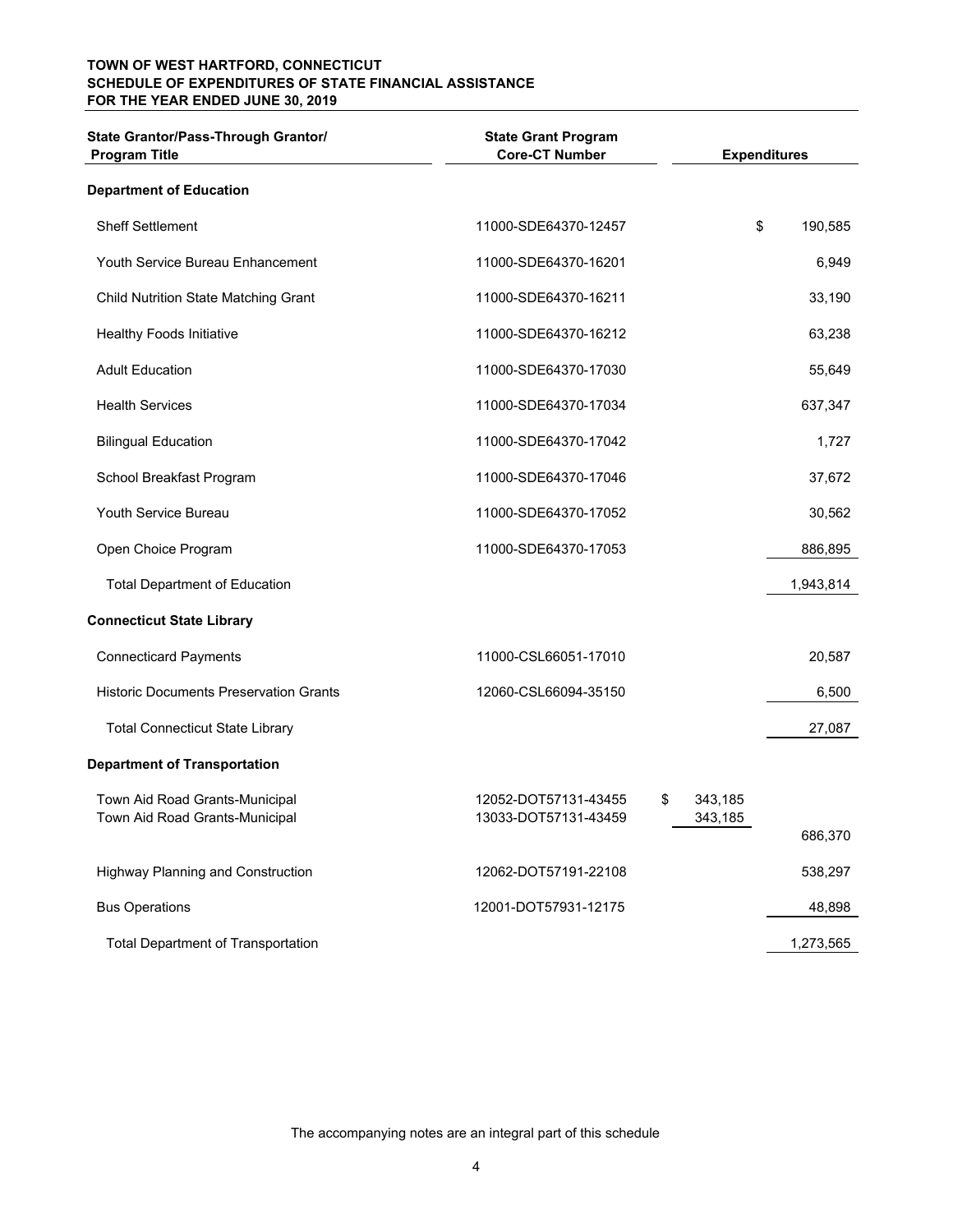#### **(CONTINUED) SCHEDULE OF EXPENDITURES OF STATE FINANCIAL ASSISTANCE TOWN OF WEST HARTFORD, CONNECTICUT FOR THE YEAR ENDED JUNE 30, 2019**

| State Grantor/Pass-Through Grantor/<br><b>Program Title</b>                   | <b>State Grant Program</b><br><b>Core-CT Number</b> | <b>Expenditures</b> |
|-------------------------------------------------------------------------------|-----------------------------------------------------|---------------------|
| Department of Emergency Services and Public Protection                        |                                                     |                     |
| State Assets Forfeiture Revolving Fund                                        | 12060-DPS32155-35142                                | \$<br>16,389        |
| <b>Telecommunications Fund</b>                                                | 12060-DPS32741-35190                                | 144,336             |
| Total Department of Emergency Services and Public Protection                  |                                                     | 160,725             |
| <b>Department of Social Services</b>                                          |                                                     |                     |
| Medicaid                                                                      | 11000-DSS60000-16020                                | 46,159              |
| <b>Department of Veterans' Affairs</b>                                        |                                                     |                     |
| <b>Headstones</b>                                                             | 11000-DVA21134-16049                                | 400                 |
| <b>Office of Early Childhood</b>                                              |                                                     |                     |
| <b>Child Care Quality Enhancement</b>                                         | 11000-OEC64845-16158                                | 3,527               |
| School Readiness in Competitive Grant Municipalities                          | 11000-OEC64845-16274                                | 319,544             |
| <b>Smart Start</b>                                                            | 11000-OEC64845-16279                                | 225,000             |
| <b>Competitive District Grant</b>                                             | 12060-OEC64845-35475                                | 84,000              |
| Total Office of Early Childhood                                               |                                                     | 632,071             |
| <b>Office of Policy and Management</b>                                        |                                                     |                     |
| Payment in Lieu of Taxes (PILOT) on<br><b>State-Owned Property</b>            | 11000-OPM20600-17004                                | 16,127              |
| Payment in Lieu of Taxes (PILOT) on<br>Private Colleges and General Hospitals | 11000-OPM20600-17006                                | 883,308             |
| Reimbursement of Property Taxes - Disability Exemption                        | 11000-OPM20600-17011                                | 4,924               |
| Property Tax Relief for Veterans                                              | 11000-OPM20600-17024                                | 57,278              |
| Local Capital Improvement Program                                             | 12050-OPM20600-40254                                | 367,509             |
| Municipal Grants-In-Aid                                                       | 12052-OPM20600-43587                                | 805,784             |
| Total Office of Policy and Management                                         |                                                     | 2,134,930           |
| <b>Economic and Community Development</b>                                     |                                                     |                     |
| <b>Brownfield Remediation and Development</b>                                 | 12060-ECD46260-35533                                | 56,065              |
| <b>Total State Financial Assistance Before Exempt Programs</b>                |                                                     | 6,274,816           |

The accompanying notes are an integral part of this schedule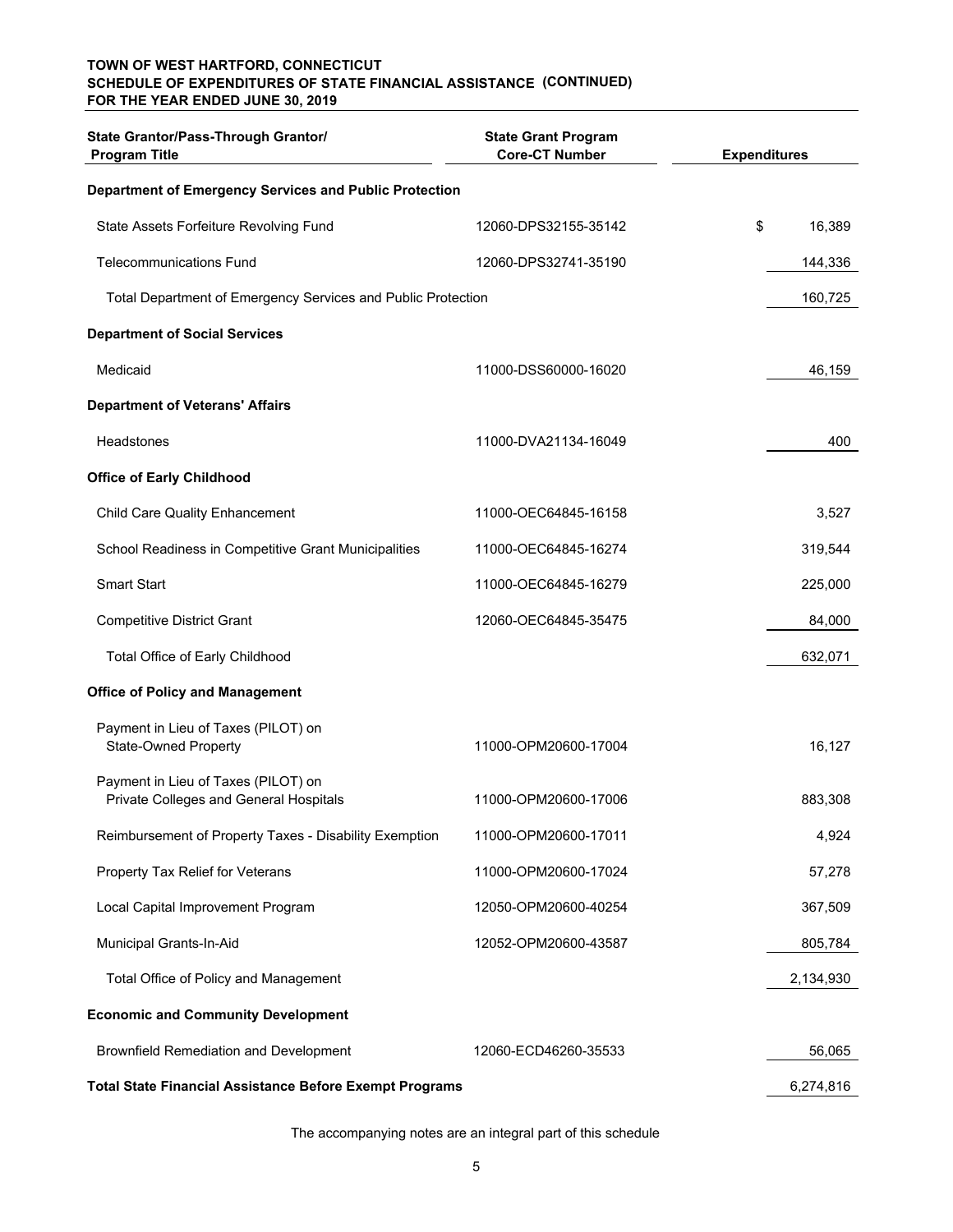#### **(CONTINUED) SCHEDULE OF EXPENDITURES OF STATE FINANCIAL ASSISTANCE TOWN OF WEST HARTFORD, CONNECTICUT FOR THE YEAR ENDED JUNE 30, 2019**

| State Grantor/Pass-Through Grantor/<br><b>Program Title</b> | <b>State Grant Program</b><br><b>Core-CT Number</b> | <b>Expenditures</b> |            |  |
|-------------------------------------------------------------|-----------------------------------------------------|---------------------|------------|--|
| <b>Exempt Programs</b>                                      |                                                     |                     |            |  |
| <b>Department of Education</b>                              |                                                     |                     |            |  |
| <b>Education Cost Sharing</b>                               | 11000-SDE64370-17041-82010                          | \$                  | 21,060,226 |  |
| Excess Cost - Student Based                                 | 11000-SDE64370-17047                                |                     | 3,851,196  |  |
| <b>Total Department of Education</b>                        |                                                     |                     | 24,911,422 |  |
| <b>Department of Administrative Services</b>                |                                                     |                     |            |  |
| <b>School Construction Grants</b>                           | 13010-DAS27635-40901                                |                     | 5,682,491  |  |
| <b>Office of Policy and Management</b>                      |                                                     |                     |            |  |
| Mashantucket Pequot and Mohegan Fund Grant                  | 12009-OPM20600-17005                                |                     | 27,820     |  |
| <b>Total Exempt Programs</b>                                |                                                     |                     | 30,621,733 |  |
| <b>Total State Financial Assistance</b>                     |                                                     |                     | 36,896,549 |  |

The accompanying notes are an integral part of this schedule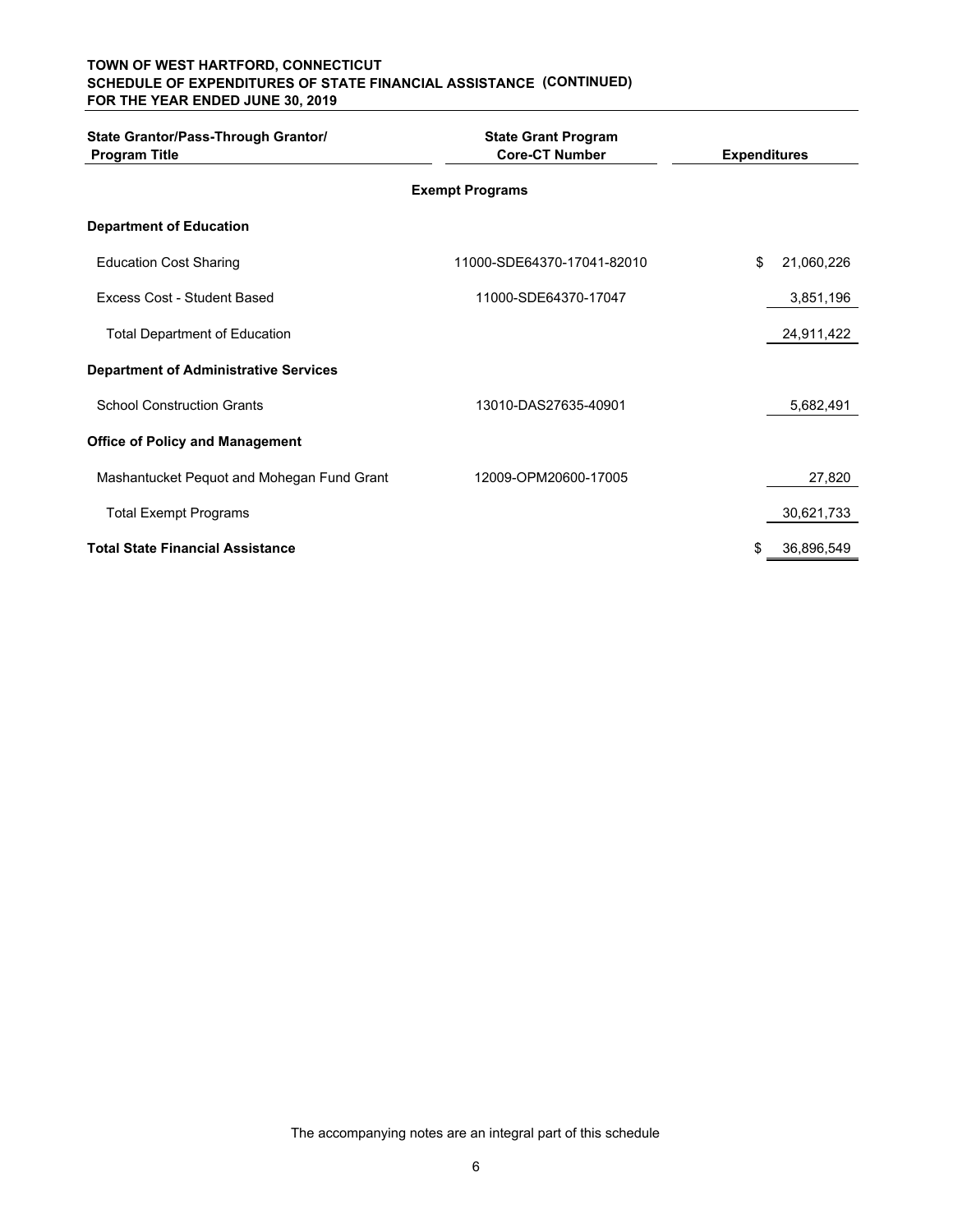### **NOTE 1 - SUMMARY OF SIGNIFICANT ACCOUNTING POLICIES**

#### **Basis of Presentation**

The accompanying schedule of expenditures of state financial assistance (the Schedule) includes the state grant activity of the Town of West Hartford, Connecticut, under programs of the State of Connecticut for the year ended June 30, 2019. Various departments and agencies of the State of Connecticut have provided financial assistance through grants and other authorizations in accordance with the General Statutes of the State of Connecticut. Because the Schedule presents only a selected portion of the operations of the Town of West Hartford, Connecticut, it is not intended to, and does not, present the financial position, changes in fund balance, changes in net position or cash flows of the Town of West Hartford, Connecticut.

#### **Basis of Accounting**

The accounting policies of the Town of West Hartford, Connecticut, conform to accounting principles generally accepted in the United States of America as applicable to governmental organizations. The information in the Schedule is presented based upon regulations established by the State of Connecticut, Office of Policy and Management.

Expenditures reported on the Schedule are presented on the modified accrual basis of accounting. In accordance with Section 4-236-22 of the Regulations to the State Single Audit Act, certain grants are not dependent on expenditure activity and, accordingly, are considered to be expended in the fiscal year of receipt. These grant program receipts are reflected in the expenditures column of the Schedule.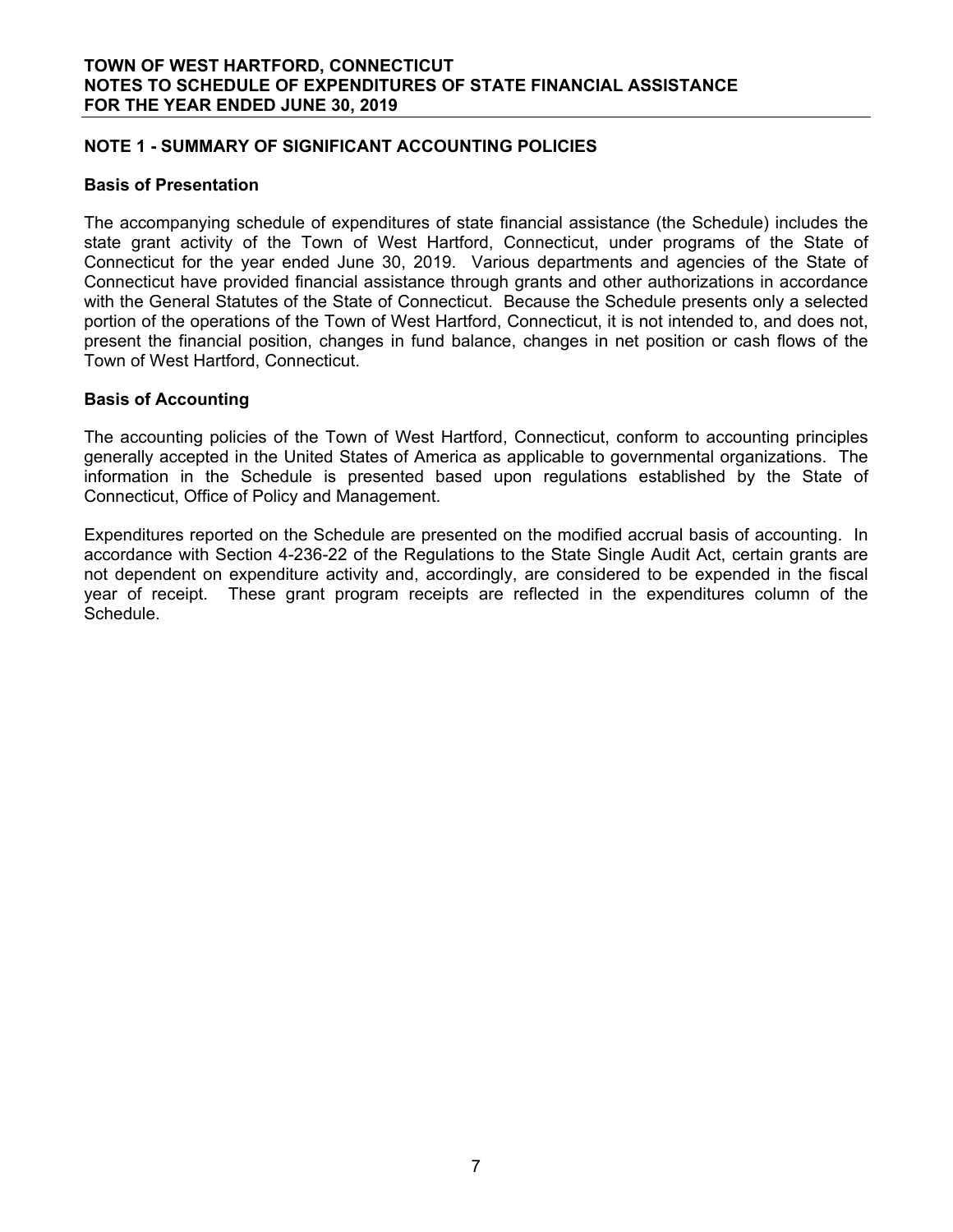

29 South Main Street P.O. Box 272000 West Hartford, CT 06127-2000 Tel 860.561.4000

blumshapiro.com

**Independent Auditors' Report on Internal Control over Financial Reporting and on Compliance and Other Matters Based on an Audit of Financial Statements Performed in Accordance with** *Government Auditing Standards* 

To the Members of the Town Council Town of West Hartford, Connecticut

We have audited, in accordance with the auditing standards generally accepted in the United States of America and the standards applicable to financial audits contained in *Government Auditing Standards*, issued by the Comptroller General of the United States, the financial statements of the governmental activities, the business-type activities, the discretely presented component unit, each major fund and the aggregate remaining fund information of the Town of West Hartford, Connecticut, as of and for the year ended June 30, 2019, and the related notes to the financial statements, which collectively comprise the Town of West Hartford, Connecticut's basic financial statements, and have issued our report thereon dated December 20, 2019.

#### **Internal Control over Financial Reporting**

In planning and performing our audit of the financial statements, we considered the Town of West Hartford, Connecticut's internal control over financial reporting (internal control) to determine the audit procedures that are appropriate in the circumstances for the purpose of expressing our opinions on the financial statements, but not for the purpose of expressing an opinion on the effectiveness of the Town of West Hartford, Connecticut's internal control. Accordingly, we do not express an opinion on the effectiveness of the Town of West Hartford, Connecticut's internal control.

A deficiency in internal control exists when the design or operation of a control does not allow management or employees, in the normal course of performing their assigned functions, to prevent, or detect and correct, misstatements on a timely basis. A material weakness is a deficiency, or a combination of deficiencies, in internal control such that there is a reasonable possibility that a material misstatement of the entity's financial statements will not be prevented, or detected and corrected on a timely basis. A significant deficiency is a deficiency, or a combination of deficiencies, in internal control that is less severe than a material weakness yet important enough to merit attention by those charged with governance.

Our consideration of internal control was for the limited purpose described in the first paragraph of this section and was not designed to identify all deficiencies in internal control that might be material weaknesses or significant deficiencies. Given these limitations, during our audit we did not identify any deficiencies in internal control that we consider to be material weaknesses. However, material weaknesses may exist that have not been identified.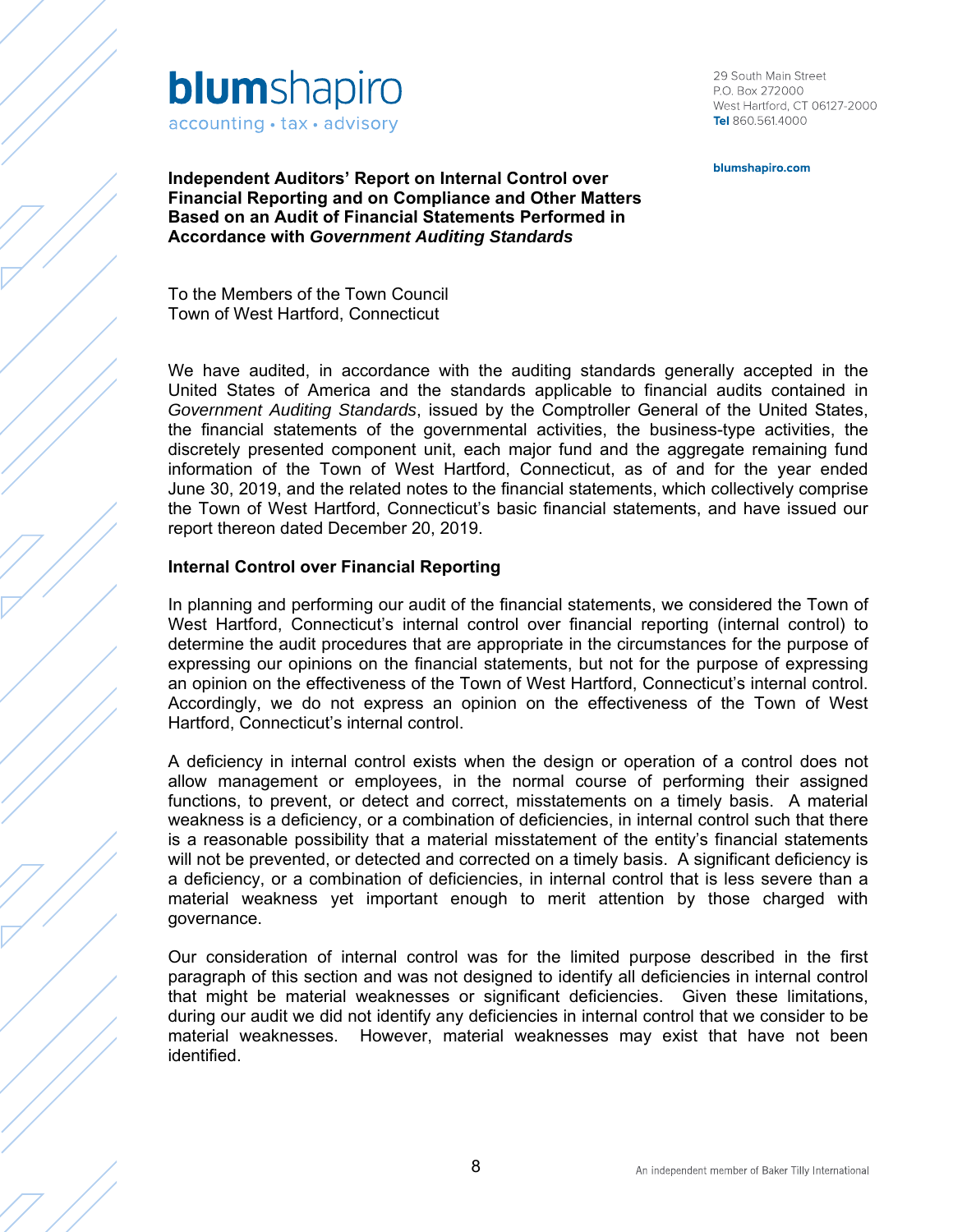#### **Compliance and Other Matters**

As part of obtaining reasonable assurance about whether the Town of West Hartford, Connecticut's financial statements are free from material misstatement, we performed tests of its compliance with certain provisions of laws, regulations, contracts and grant agreements, noncompliance with which could have a direct and material effect on the determination of financial statement amounts. However, providing an opinion on compliance with those provisions was not an objective of our audit, and, accordingly, we do not express such an opinion. The results of our tests disclosed no instances of noncompliance or other matters that are required to be reported under *Government Auditing Standards*.

#### **Purpose of this Report**

The purpose of this report is solely to describe the scope of our testing of internal control and compliance and the results of that testing, and not to provide an opinion on the effectiveness of the Town of West Hartford, Connecticut's internal control or on compliance. This report is an integral part of an audit performed in accordance with *Government Auditing Standards* in considering the Town of West Hartford, Connecticut's internal control and compliance. Accordingly, this communication is not suitable for any other purpose.

Blum, Shapino & Company, P.C.

West Hartford, Connecticut December 20, 2019